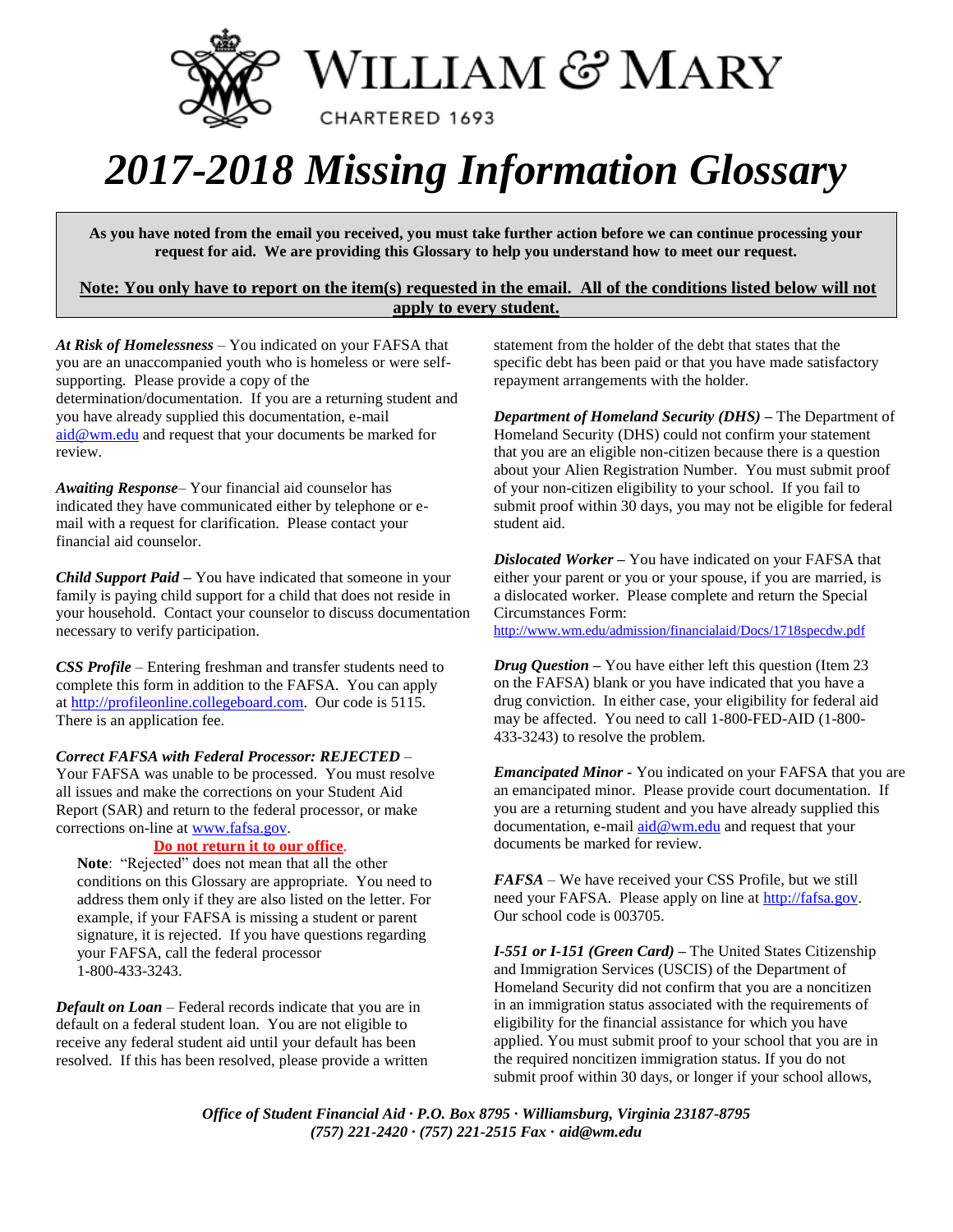you may not be eligible for federal student aid to the Office of Financial Aid. To submit, bring the original documentation to the Office of Financial Aid for verification. Alternatively, if you are unable to come to campus, take the documentation and W&M's *Original Citizenship Document Affidavit <http://www.wm.edu/admission/financialaid/docs/ocda.pdf>* to a Notary Public for completion. You may then submit the original Affidavit form and copy of the citizenship documentation via US Mail. Faxed or electronic copies are not permitted

Note: You are permitted to copy these forms in order to meet financial aid requirements.

*Identity and Statement of Educational Purpose -* The US Department of Education is requiring you to complete this form to establish your identity and certify that any federal aid you may receive will be used only for educational purposes. You can complete the form either by appearing in person in the Financial Aid Office or by having the form completed and notarized by someone outside the College. **If you choose the second option, you must mail us the completed and notarized form. Faxes and scanned documents cannot be accepted. If you are an entering student applying to more than one school, you will need to complete a separate notarized form for each school as the form is school-specific. The form for W&M is available here:** 

<http://www.wm.edu/admission/financialaid/docs/1718edpurp.pdf>

*IRS Tax Return Transcript* – You need to provide the entire IRS Tax Return Transcript for review. As an alternative we are able to accept signed Federal 1040 tax returns. Make sure you include all schedules associated with the filing. You do not need to send state tax returns. Please include the student William and Mary 930 number on the documents when you mail it to us. *DO NOT HAVE THEM MAILED DIRECTLY TO W&M.*

*IRS Verification of Non-Filing Letter* – It was indicated that you or your parent did not file Federal income taxes. You must provide a letter from the IRS to verify this for each applicable party that did not file – i.e. student, parent 1 and parent 2. **This letter must be dated on or after 10/1/2016.** As an alternative you may submit the Verification Worksheet with the appropriate filing status box checked (page 2, section C).

**Note**: If you do not have a SSN, ITIN, EIN and are not able to obtain a letter of non-filing from the IRS you must:

- Let your financial aid counselor know.
- Provide a signed/dated statement certifying the individual does not have an SSN, ITIN, or EIN & listing the sources and amounts of earnings other income and resources received for the tax year
- If applicable, provide a W-2 or equivalent document for each source of employment income for the tax year.

**Note**: If you are a noncitizen living (thereby not required to file US Income Tax Returns) in another country then you would

Let your financial aid counselor know.

 Provide proof of that countries taxing authority's filing requirements – either obtain directly from the taxing authority or their website.

*Legal Guardianship* – You indicated on your FAFSA that you are in a legal guardianship. Legal Guardianship is typically assigned by the courts, this is not a relationship between parent and child. Please provide court/legal documents. Please provide court documentation. If you are a returning student and you have already supplied this documentation, e-mail [aid@wm.edu](mailto:aid@wm.edu) and request that your documents be marked for review.

*Loan Bankruptcy* – The Dept. of Education records indicate you have one or more student loans in an active bankruptcy status. If this has been resolved, please provide a written statement from the holder of the debt that states that the specific debt has been discharged or is dischargeable in bankruptcy. If the defaulted loan is NON-dischargeable, and you have made satisfactory repayment arrangements with the holder of the debt, provide us with that documentation.

*Loan Discharge* – You have discharged a previous student loan debt. Please contact this office to discuss your status.

*Loan Exceeding Limits –* Based upon data provided by the National Student Loan Data System (NSLDS) and your reported grade level, we have determined that you may have received student loans in excess of federal limits. Please contact the Financial Aid Office to discuss this matter.

*Orphan, Ward of Court, Foster Care* – You indicated on your FAFSA that you are/were in foster care or a dependent or ward of the court. Please provide court documentation. If you are a returning student and you have already supplied this documentation, e-mai[l aid@wm.edu](mailto:aid@wm.edu) and request that your documents be marked for review.

*Overpayment –* Federal records indicate that you received at least one overpayment of federal student aid funds. You are required by law to repay any funds received from the federal aid programs to which you were not entitled. Until your overpayment has been resolved, you are ineligible to receive any federal student assistance. Call the U.S. Department of Education at 1-800-621- 3115 to resolve this matter.

*Pell Lifetime Close –* The amount of Federal Pell Grant funds a student may receive over his or her lifetime is limited by a new federal law. You are close to your maximum Pell funding eligibility and will soon no longer be able to receive the Pell Grant.

*Pell Lifetime Met –* The amount of Federal Pell Grant funds a student may receive over his or her lifetime is limited by a new federal. You have met your maximum Pell funding eligibility and will no longer be packaged with Pell Grant.

*SNAP –* You have indicated that someone in your family has/is a participant in the Supplemental Nutrition Assistance Program

*Office of Student Financial Aid · P.O. Box 8795 · Williamsburg, Virginia 23187-8795 (757) 221-2420 · (757) 221-2515 Fax* **·** *aid@wm.edu*